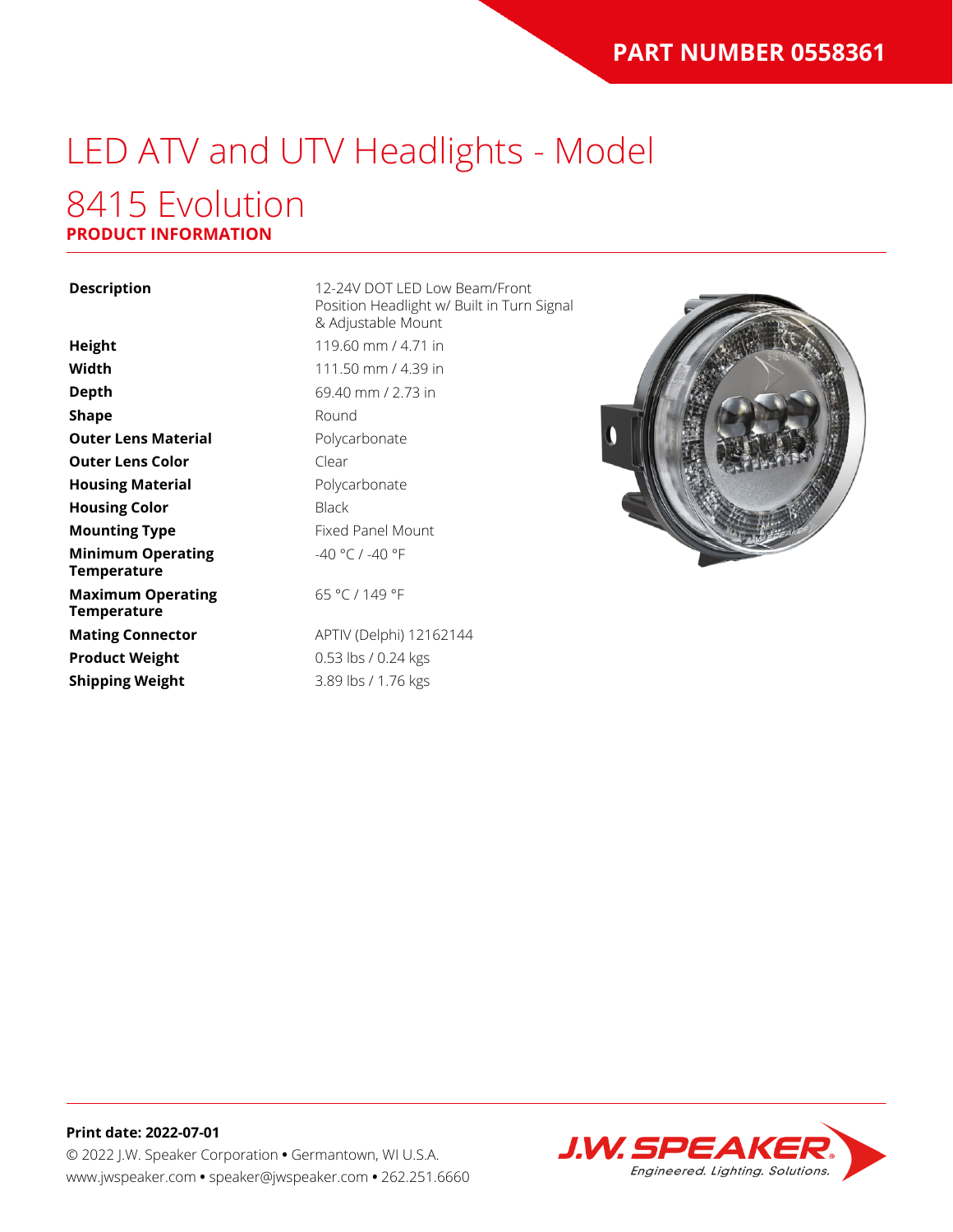# LED ATV and UTV Headlights - Model

### 8415 Evolution

### **PRODUCT DIMENSIONS**



#### **ELECTRICAL SPECIFICATIONS**

| <b>Input Voltage</b>              | 10-30V DC                                                                                                                                                                                  |
|-----------------------------------|--------------------------------------------------------------------------------------------------------------------------------------------------------------------------------------------|
| <b>Operating Voltage</b>          | 12-24V DC                                                                                                                                                                                  |
| <b>Transient Spike Protection</b> | 150V Peak @ 1 HZ-100 Pulses                                                                                                                                                                |
| <b>Current Draw</b>               | 0.43A @ 12V DC (Low Beam)<br>0.23A @ 24V DC (Low Beam)<br>0.05A @ 12V DC (Front Position)<br>0.02A @ 24V DC (Front Position)<br>0.61A @ 12V DC (Front Turn)<br>0.29A @ 24V DC (Front Turn) |

**Print date: 2022-07-01** © 2022 J.W. Speaker Corporation **•** Germantown, WI U.S.A. www.jwspeaker.com **•** speaker@jwspeaker.com **•** 262.251.6660